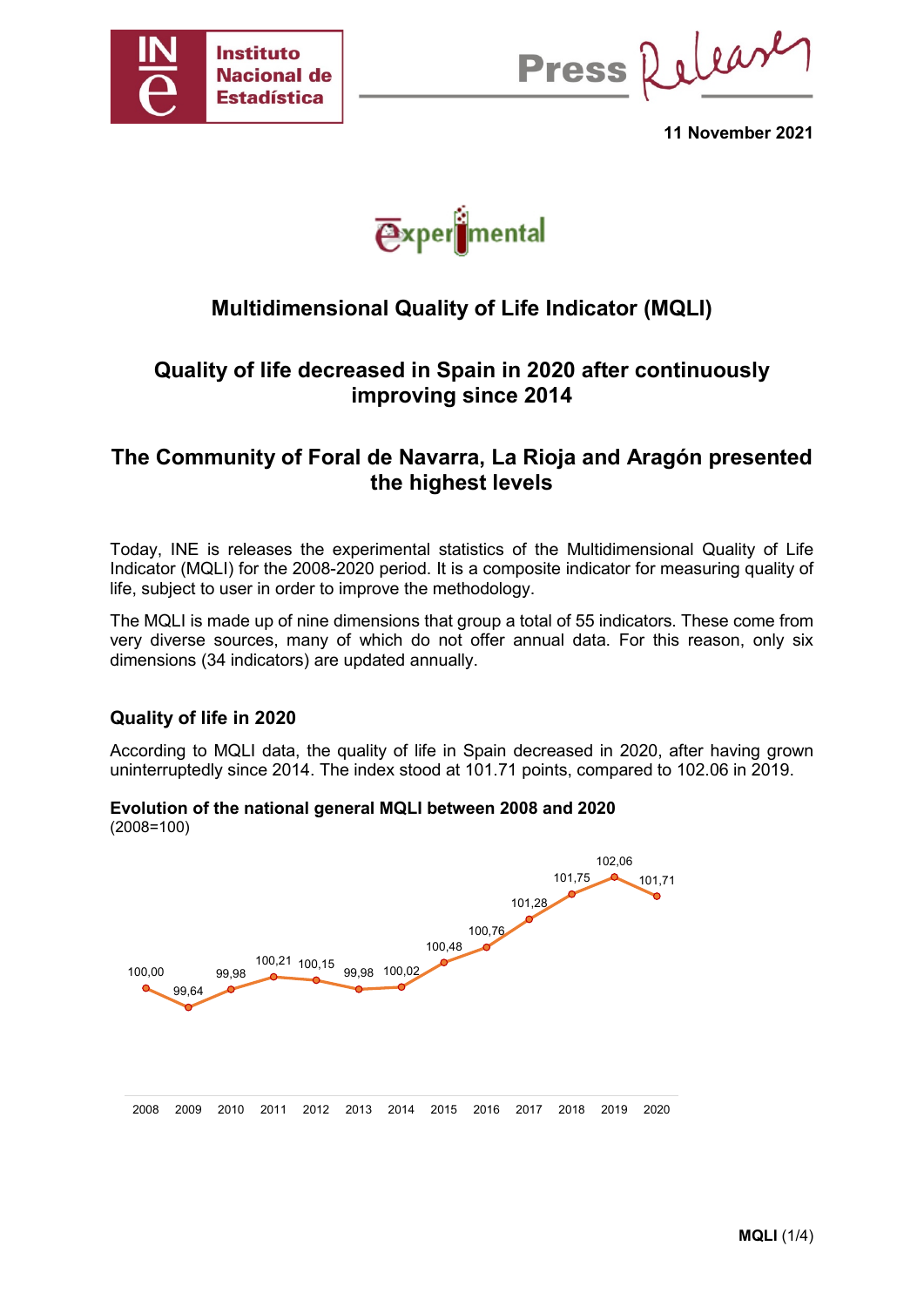The most marked decreases occurred in the dimensions of *Health*, *Environment and environment* and *Material living conditions* - mainly due to the decrease in life expectancy due to the COVID-19 pandemic - as well as the worsening of subjective indicators (such as the population that suffering from problems due to noise outside the home) or the increase in the number of homes in severe material deficiency.

On the other hand, in 2020 the indicators for *Work*, *Education* and *Safety* improved. The areas of *Leisure and social relations*, *Governance and basic rights* and *General life experience* are not updated in 2020, since they are built from indicators that are not obtained every year. There are plans to obtain the indicators necessary for the updating of the 2022 and 2023 surveys.

### **Results by Autonomous Communities**

Delear

**Press** 

By autonomous communities, and jointly taking the nine dimensions of the quality of life model, Comunidad Foral de Navarra, La Rioja and Aragón presented the highest levels of quality of life in 2020.

On the other hand, the lowest levels were in Andalucia, Canarias and Región de Murcia.

If the nine dimensions are analysed separately, País Vasco stands out in three (*Material living conditions*, *Work* and *Education*), Comunidad Foral de Navarra in *Health* and *Surroundings and environment*, Cantabria in *Leisure and social relations* and *Physical and personal safety* and Illes Balears in *Governance and basic rights* and *General life experience.* 

In addition to the MQLI data offered in the form of tables, INE is publishing two infographics that complement the information.

The first facilitates comparison of the MQLI between autonomous communities and cities is facilitated. This allows the temporal evolution of the indicator's different components to be observed.

#### **Extract from the MQLI infographic by autonomous communities**

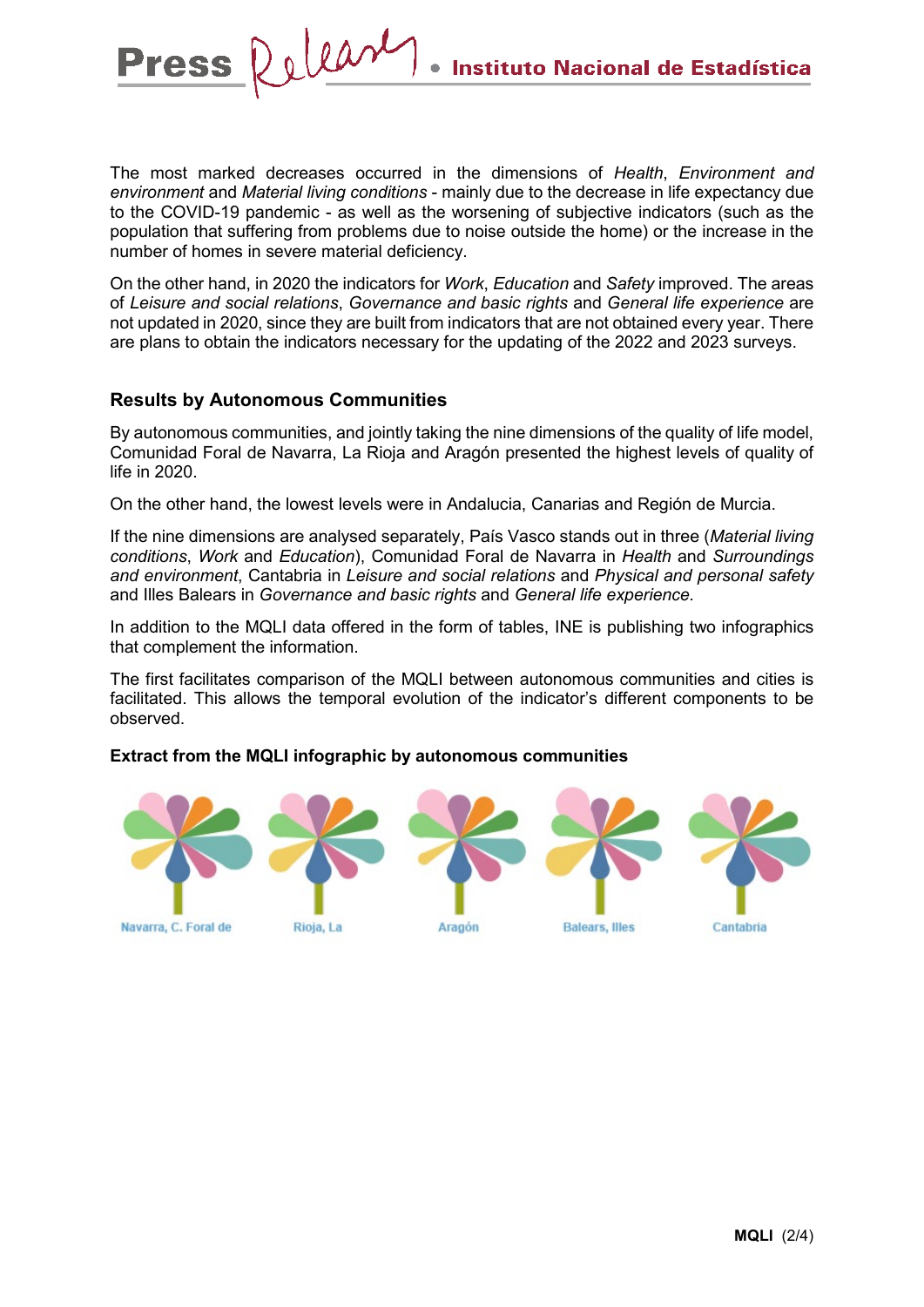

In the second infographic, the user can assign different importance to each of the nine dimensions and create their own IMCV, ordering the territories according to their preferences.

### **Excerpt from the infographic** *Customize your MQLI*



Rate the dimensions from 0 to 10 according to your priorities

All the information on the MQLI can be consulted at:

**[https://www.ine.es/experimental/imcv/experimental\\_ind\\_multi\\_calidad\\_vida.htm](https://www.ine.es/experimental/imcv/experimental_ind_multi_calidad_vida.htm)**